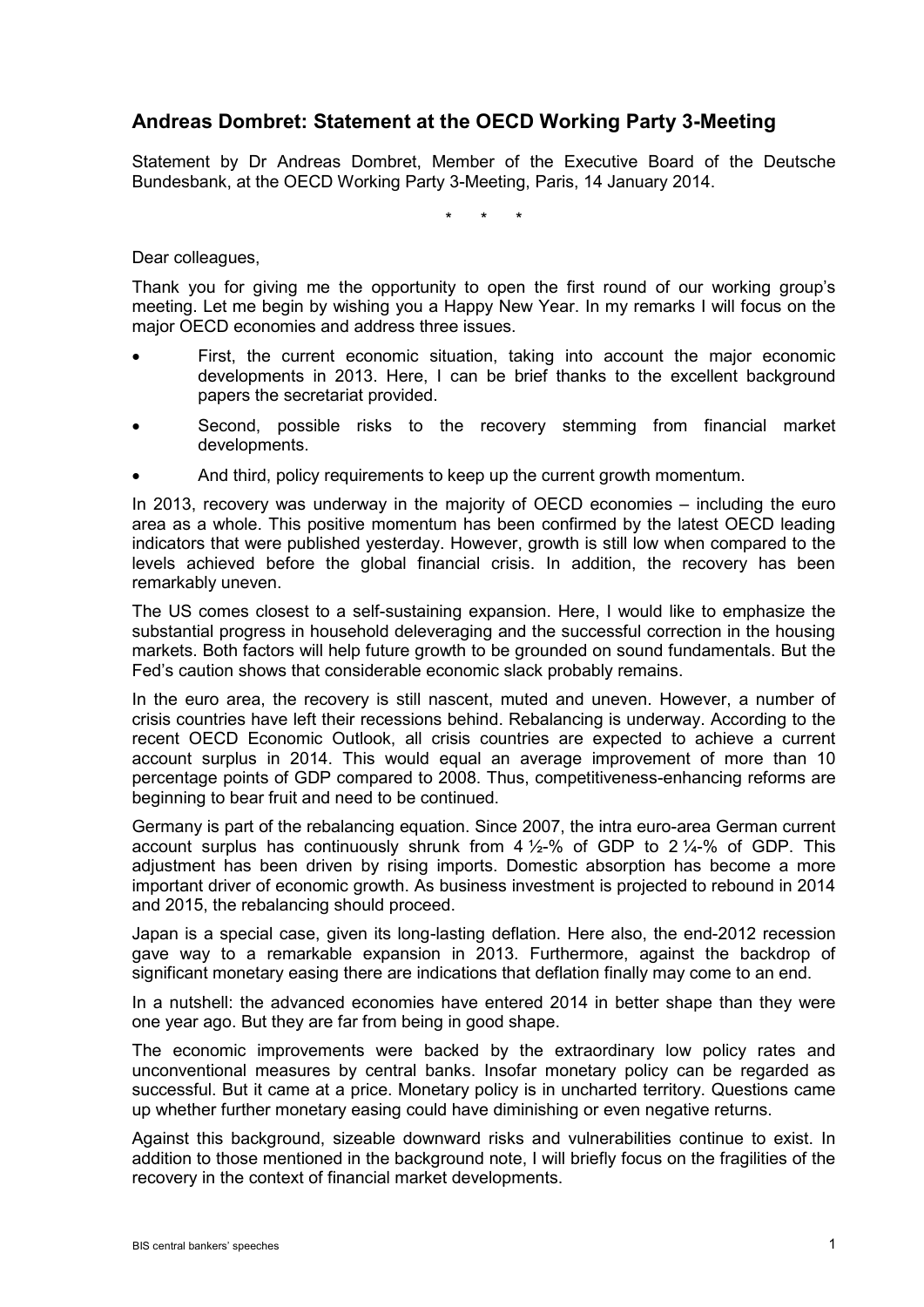In 2013 there was only one way for most asset prices to go: upward. The EuroStoxx 50 increased by 18%, the FTSE 100 by 14%, the Dow Jones by 28%, and the Nikkei skyrocketed even by 57%. Funding conditions for troubled sovereigns and banks eased significantly. Market volatility decreased, too.

After years of risk aversion, sentiment switched to a "risk on" mode. 2013 was a very good year for financial investors. However, I look at these developments with some unease.

Indeed, catching-up dynamics after excessive pessimism up to the summer of 2012 can explain some of the asset price increases. Yet abundant global liquidity in addition to abating risks and improving fundamentals has certainly played a role, too. One might even argue that the influence of ultra-loose monetary policies has begun to be stronger on financial asset prices than on real activity.

The contrast between buoyant financial markets, on the one hand, and still limited improvements in economic fundamentals and activity, on the other, is apparent. The low volatility we have observed over the last quarters might even have blurred market participants' risk perception.

Did financial markets enter a new phase of "irrational exuberance"? Such a verdict is certainly debatable. But at least financial markets have anticipated significant further improvements of economic fundamentals and prospects.

This creates vast room for negative confidence shocks. The global financial crisis taught us how detrimental contagion and a negative feedback loop between the financial markets and the real economy can be. Therefore policy makers should be ambitious to deliver. Fighting reform fatigue will be the best insurance against the downside risks.

Building on the progress made in 2013, we will need to lay the groundwork for a sustained recovery in 2014. Economic policies should be geared toward restoring the role of the private sector in the growth process. Policies should foster productivity gains, increased employment and higher investment in the real sector. The public sector must be prepared for leaving the driver's seat of the economic developments.

As regards monetary policy issues, we will discuss them in detail this afternoon. So I will just make one remark. Should the Fed and the BoE exit from their current extraordinary loose monetary policy stance earlier than other major central banks this would constitute a challenge for communication and expectation management. However, in contrast to a widespread view, a timely exit should be primarily seen as a welcome step towards normalization and not as a "risk".

Reducing the role of the public sector also translates into tackling its high debt levels. This remains a key challenge. Consequently, policy makers need to use the current period of relative calm and make progress in bringing down public debt ratios. In the euro area, the trajectory of public debt has not been reversed yet. In Japan, the required adjustment remains particularly challenging, while the US would benefit from long-term financial reforms.

Banking sector policies must ensure that the sector is well-capitalized and that balance sheets are strong. This is especially important for the euro area's bank-based financial system. With the first steps towards a banking union and the recapitalization measures already implemented, a lot has been done. However, with regard to many European banks there are still signs that markets do not believe that banks' non-performing assets have been cleaned up thoroughly. The ECB's upcoming assessment is both a chance to create transparency about banks' asset quality and to establish the basis for adequate capitalization. It will contribute to enabling banks to once again perform their role as financiers of the real economy.

However, in economic policy there is no silver bullet. I caution against the view that a banking union can solve the crisis the euro area is currently facing. If successfully completed, it will be milestone for European financial integration. But it cannot serve as a substitute for